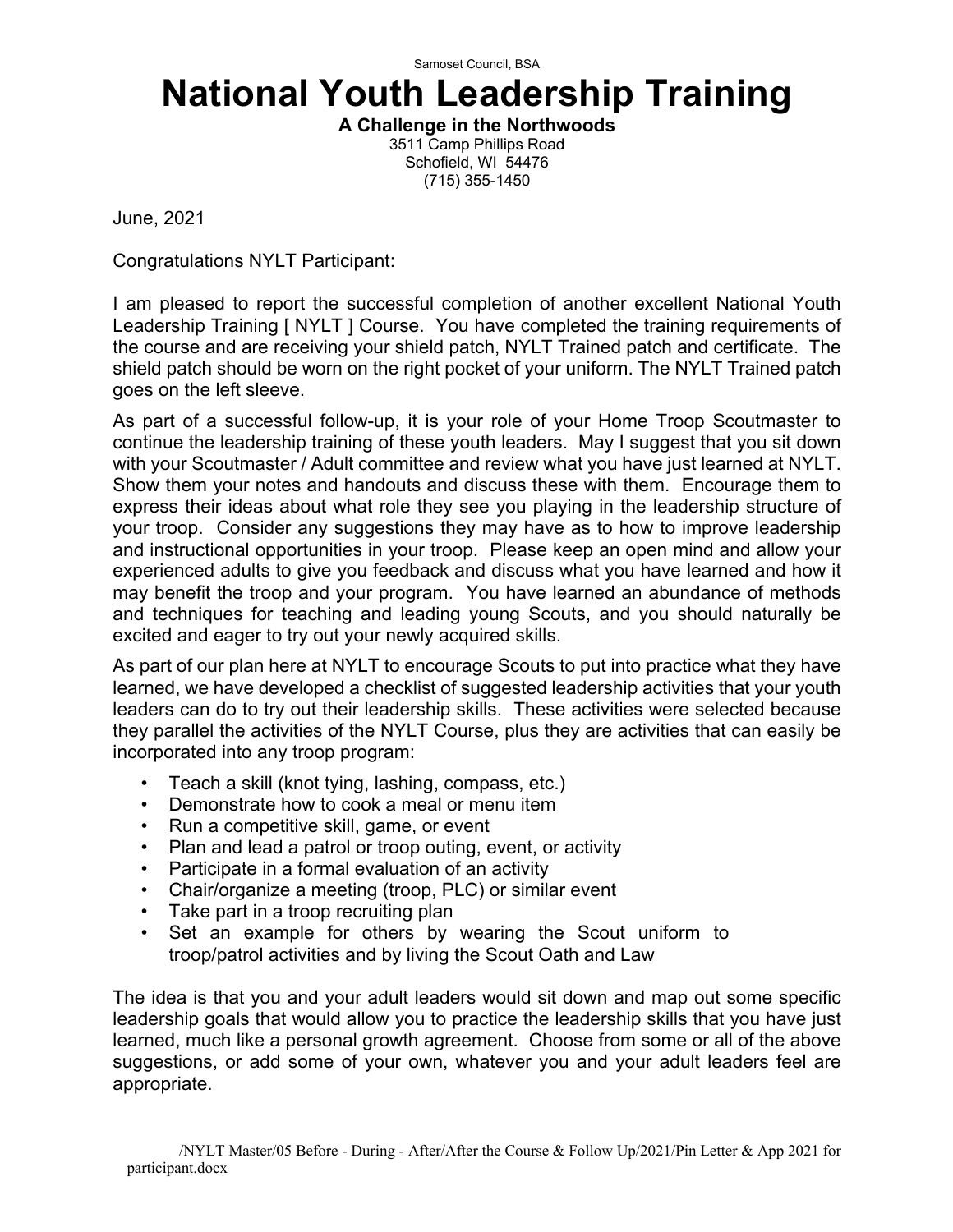#### Samoset Council, BSA

### **National Youth Leadership Training**

**A Challenge in the Northwoods**

I encourage you to put your goals down in writing. Monitor your efforts; if you struggle a bit or have some difficulties, it is certainly okay for you to ask for some additional instruction or guidance. Remember, this is not a test, but a set of goals to achieve.

When you and your Scoutmaster agree that you have achieved the agreed-upon goals and has demonstrated proper leadership, please fill out and have the Scoutmaster sign & send in the enclosed application so that you will receive a special pin that is to be worn in the center of the NYLT patch. This pin will be provided free of charge to every Scout who has completed the NYLT Course, 2021, and who has achieved the leadership goals set forth in your agreement with him. This is a unique and special achievement, and only those Scouts who have met these requirements are to be allowed to wear this pin. In order to qualify for the pin, **we must receive all applications by April 15, 2022.**

If at all possible, a member of the NYLT staff will attend one of your troop's meetings, courts of honor, or some other troop or district activity to present you with the NYLT Leadership Pin. If this is not possible, the pin will be provided for the Scoutmaster to present to you.

By completing these additional leadership requirements, you will have contributed to your own growth and well-being, as well as the growth and quality of your troop. Please consider this program as an excellent addition to your troop's over-all program. If you have any questions or comments, write to me, Randy Gilray - NYLT, 151820 Flameflower Road, Wausau, WI 54401 or cell 715-573-6717 or email at: NYLTsamoset@gmail.com.

Sincerely,

Randy Gilray Course Director National Youth Leadership Training 2021 Conference

NOTE:

I have a heating and cooling service so my heating & cooling season can be unexpectedly busy on a moment's notice. **Please call to remind me of a date about 72 hours in advance**. I will put these appointments in my phone but a reminder is appreciated.